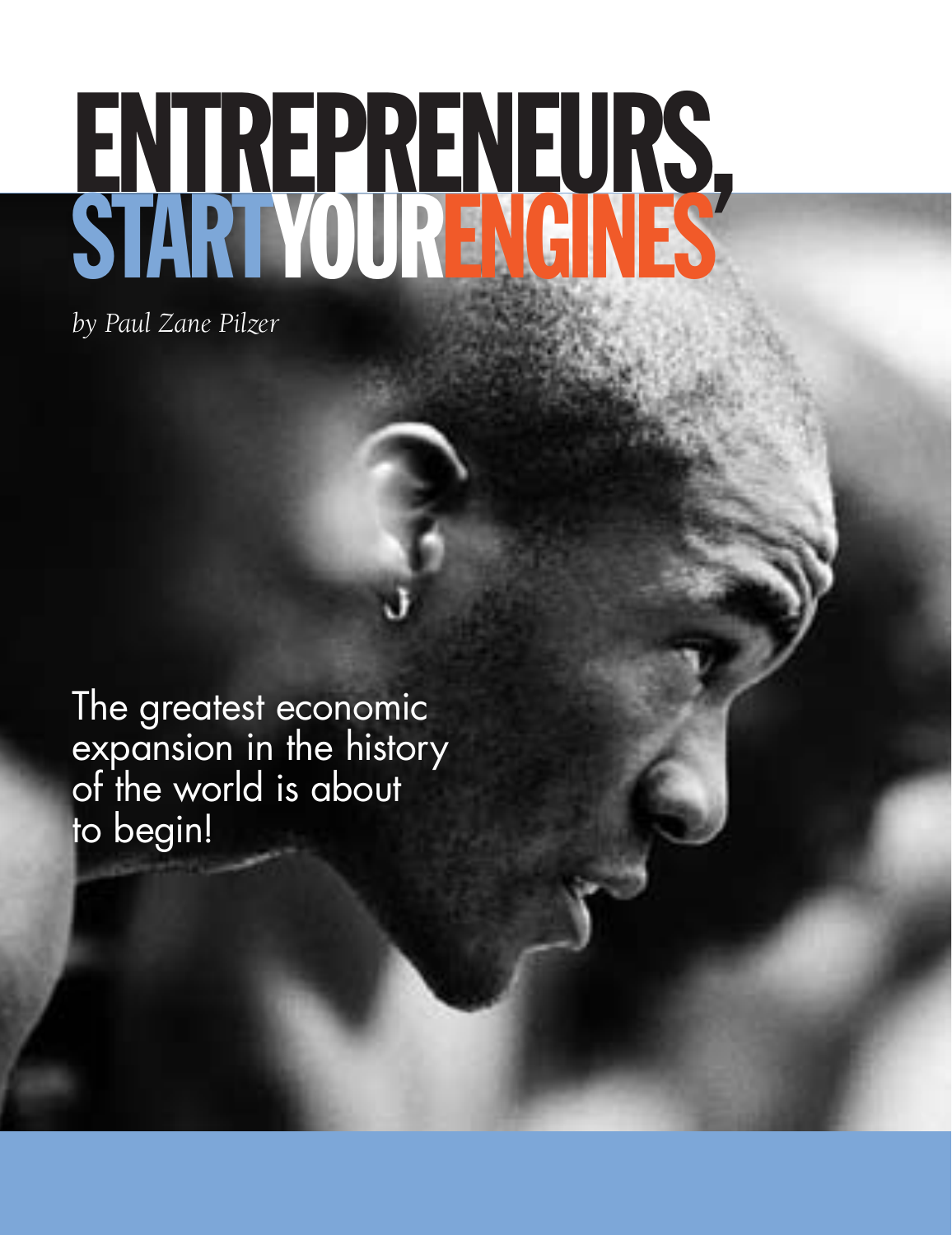



et's begin by looking at the last decade. Much of the innovation that defined the American experience in our first two centuries stagnated during the past 10 years. But this innovation stagnation has created the et's begin by looking at the last decade. Much of the innovation that defined the American experience in our first two centuries stagnated during the past greatest opportunity we've ever seen for people wishing to start a new business. Provided, of course, that their product or service either improves the life of their customer or provides something their customer is already using but at a lower price.

In the 20th century, America grew to become the world's greatest economy because of entrepreneurial innovations. From Henry Ford (cars) to Abraham Levitt (homes) to Steve Jobs (iPods, iPhones), entrepreneurs created new products and services so compelling that consumers *had* to have them. Americans wanted to work harder than ever to purchase items that hadn't even existed when they were born. Moreover, each of these new products or services created entire industries of support products, such as gas stations, restaurants, furnishings, cell phones, etc.

However, for entrepreneurs today, the last decade of innovation stagnation has created the greatest economic opportunity in history because there are so many readyto-be-implemented advances in virtually every sector of our economy. The greatest personal fortunes of 2020 are about to be created by entrepreneurs who either lower the

The failure by many businesses to keep up with their customers' needs created an unprecedented opportunity for entrepreneurs.

price of existing products or introduce new products and services to our economy.

# **From Wall Street to Main Street**

Many people blame today's financial crisis on Wall Street. However, once the crisis had begun, the crash on Main Street was caused by consumers realizing the emperor had no clothes—that many of the products and services they were buying were simply not worth their cost.

The same house that sold for \$250,000 in 1999, which was nine years older in 2008, was not worth \$450,000 in 2008—even though many homebuyers were willing to pay that much for it, due to easy credit and a fear that prices would keep rising. A new car with the same features as last year's model did not justify an annual price increase, especially in the summer of 2008, when gasoline reached \$5 per gallon and consumers wanted more fuel-efficient vehicles. And no mass-produced handbag was really worth \$10,000 or more.

When consumers rebelled in 2008 against paying more for the same or less, businesses were forced to cut their costs. Employers worldwide laid off millions of employees and blamed it on the recession.

When we look closer at what happened in 2008, with the benefit of 20/20 hindsight, we see the decline in consumer purchasing and the resultant unemployment were not caused by a traditional economic slowdown. They were both caused by the inability of many businesses from 1999 to 2008 to keep up with their customers in an expanding economy by providing new or improved products and services. This caused consumers from 1999 to 2008 to spend money on the same products and services, bidding up the prices among themselves beyond their true value, rather than spending money on things like wellness, better cars or better housing that would improve their lives.

More significantly, this failure by many businesses to keep up with their customers' needs created an unprecedented opportunity today for entrepreneurs and intrapreneurs (those who use entrepreneurial skills within an existing organization) to start new businesses that provide real value-added products and services to consumers and businesses. There was already a backlog of what I term Ready-to-be-Implemented Technological advances (RITs) before the great crash of 2008, and the need to implement them and retool our economy is now greater than ever.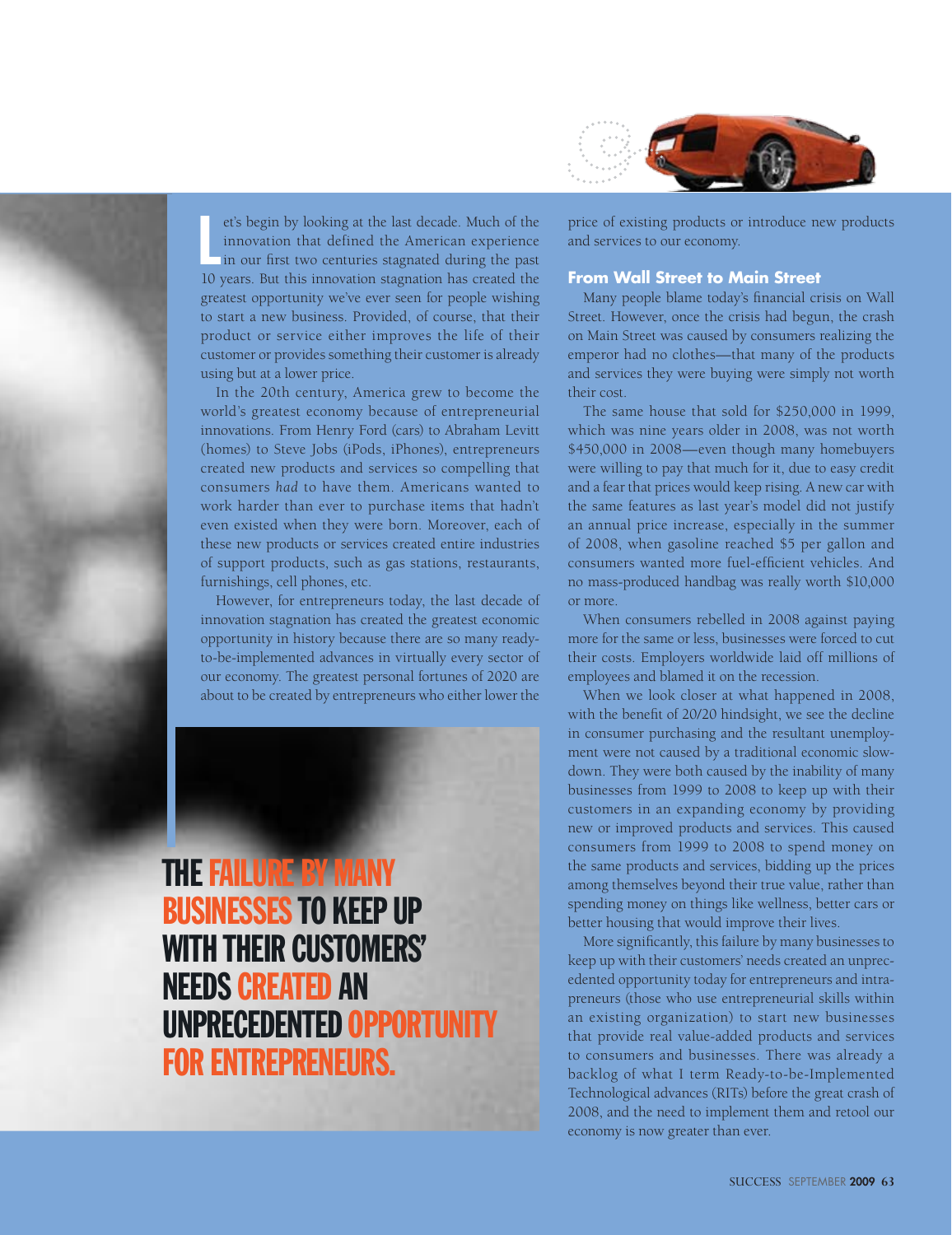# **ENTREPRENEURS<br>START YOUR ENGINES**

READ<br>why Pilzer says fixing problems can make you a fortune

success.com

# **What Happened from 1999 to 2008**

Between 1999 and 2008, U.S. economic output, as measured by gross domestic product, increased by a whopping 65 percent, from \$8.7 trillion to \$14.3 trillion.

Meanwhile, the U.S. population during this same period increased by only 10 percent, from 273 million to 303 million. This resulted in an enormous increase in consumer disposable income from wages and increasing investment income.

Traditionally, when economic output increases faster than population, consumer lifestyle improves. Consumers purchase more and better automobiles, new electronics like cell phones and personal computers, and larger and better homes. But with the exception of a few bright spots, such as the more than \$500 billion wellness industry, consumer lifestyle did not improve much in the decade before the great crash of 2008.

The average and median price of a single-family home rose from \$180,000 in 1999 to \$300,000 in 2008—for essentially the same house except it was nine years older with an outdated kitchen. The average home size increased steadily from 1,200 square feet in 1960 to 2,300 square feet in 2001. Each year, houses included more useful features, such as built-in air conditioning or better insulation, but size and quality stagnated from 2001 to 2008 when only the price increased.

The average price of a new automobile in the United States rose 40 percent, from about \$20,000 in 1999 to \$28,000 in 2008, without any significant increase in quality, performance or features. In the all-important area of fuel efficiency, performance actually declined from 17 to 16 miles per gallon in these years, after having increased consistently every year before 1998 from 12 mpg in 1975 to 17 mpg in 1997.

I vividly remember each new automobile my father bought in the 1960s and why it was superior to the car it replaced. Air conditioning, automatic transmission, power windows, seat belts—the list goes on and on for the compelling new features that came out with each model year. Or, if you didn't purchase a

# Paul Zane Pilzer's Timeless Advice

10 Things Aspiring Entrepreneurs Should Do

- LOOK FOR PROBLEMS. "Just pick up any newspaper or watch any news program and you will see how many problems need to be solved. Finding problems to solve are the business opportunities for entrepreneurs. Our past and future success lies in human ingenuity."
- BECOME A LEADER IN YOUR FIELD. "Accumulate knowledge. Pick an industry, focus on it and master it."
- 78 BUILD YOUR NETWORK. "Become recognized in your industry as someone who is good at what they do. Build a solid reputation for expertise."
- SCHEDULE YOUR TIME. "Don't waste your 168 hours in a week, schedule them. I schedule my time intensely."
- NOTICE WHAT COULD BE IMPROVED. "Businesses become rich because they find a way to serve others better."
- Stay wide open in your thinking. "When you're 18, your world is wide open. But as each year passes, one more nail goes into the coffin, killing your dreams and inspirations. And by the time you reach 25, you've been beaten down and become a realist. And my advice is you can't let these things get you down."
- Hone your entrepreneurial instincts to **MAKE THE WORLD BETTER.** "We have to take responsibility for making the world a better place, and when we do, we'll create our own opportunities. All my businesses started the same way: I got rich by improving the world and making a lot of people happier in the process."
- DEAL WITH THE SLAPS. "Rebel against rejection. You can go out into the world and do anything you want."
- **EXHAUST YOUR EXISTING SKILLS. "Utilize all of** your existing skills—what you know and who you know."
- Communicate well. "Becoming a successful entrepreneur starts with accumulating knowledge about many topics. First you have to work on your generic skills: reading, writing and basic math. If you cannot communicate effectively with people, you are in trouble."